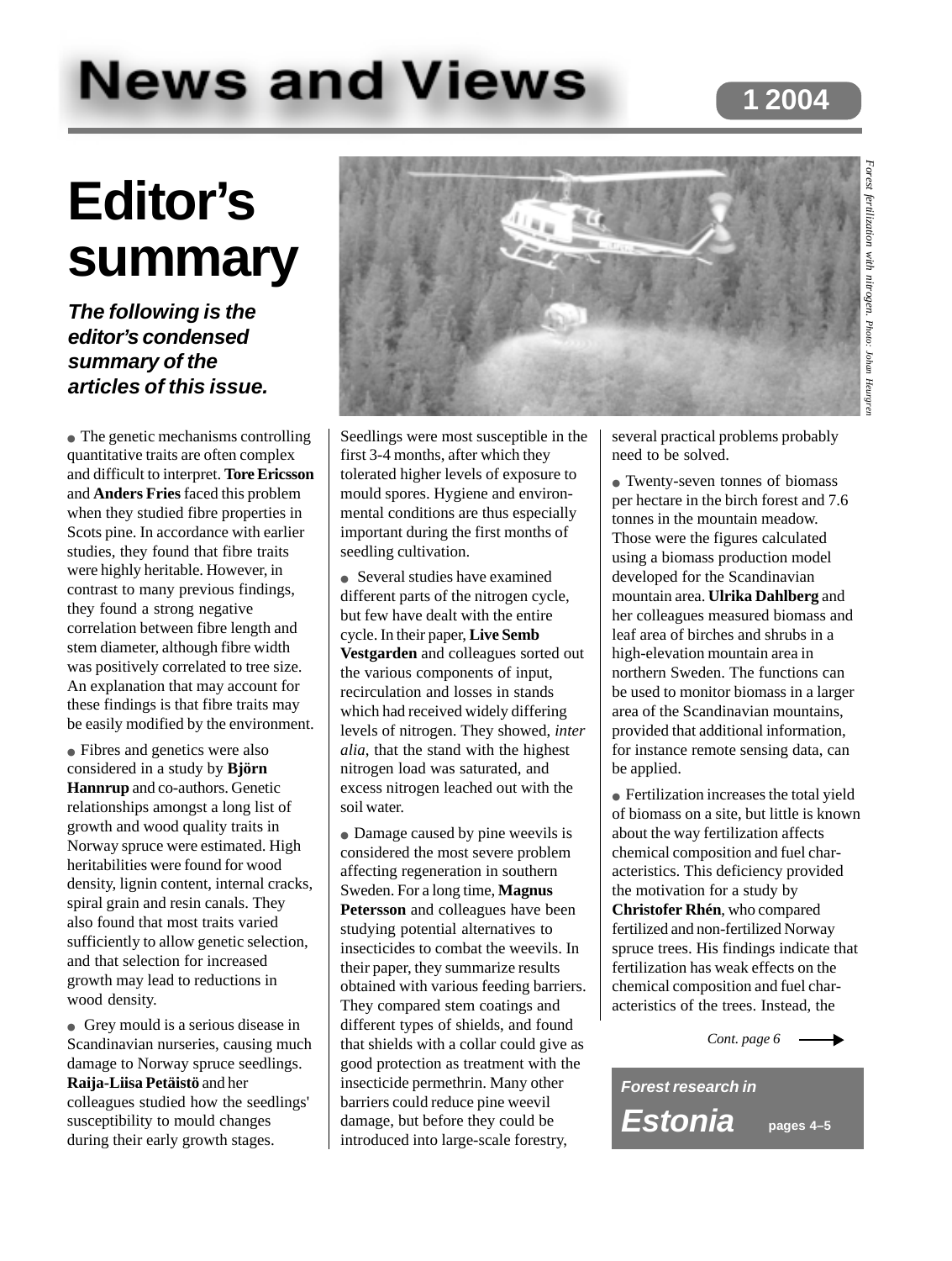# **Final report from a SNS project Resistance to root rot determined by the genes**

#### **There are significant genotypic variations in root rot resistance. Thus, it is possible to incorporate rot resistance in the tree breeding programme for Norway spruce.**

The root fungus *Heterobasidion annosum* is the most serious of the pathogens attacking Norway spruce in Scandinavia. A futuristic vision would be to detect trees that are susceptible to root rot at the seedling stage, allowing resistant trees to be selected in the nursery. Once the genetic relationships affecting root rot susceptibility have been thoroughly established, it could become an important trait for breeding programmes.

Several earlier studies have indicated that genetic factors influence the vertical spread and infection incidence of *H. annosum* in stems and stumps of Norway spruce. The initial aims of the SNS project "Genetic variation and

resistance mechanisms in Norway spruce to growth of the root and butt rott fungus *Heterobasidion annosum*" were to test the resistance of clones and to detail the natural occurrence of *H. annosum*. Molecular genetic factors and wood extractives were then to be analysed with respect to their effects on the pathogen.

The results confirmed previous conclusions that there are significant genotypic variations in fungal susceptibility. Parallel tests on trees, plants, stumps, and the infection pattern among clones and families in naturally infected stands indicate that there is a stable resistance factor in Norway spruce.

Preliminary results from the chemical and molecular analysis indicate that gene expression differs between susceptible and less susceptible hosts. In addition, mono-terpene



*Hopefully a rarer sight in tomorrow´s forests. Resistance for root rot may become a new breeding trait for Norway spruce*

production is under genetic control. The results are encouraging for the future potential to introduce root rot resistance into tree breeding programmes.

*Contact: Project leader Gunilla Swedjemark, Skogforsk, Sweden. gunilla.swedjemark@skogforsk.se SNS-project: SNS-77*

## **Final report from an SNS project Tools for urban forestry**

**Developing a "framework of tools" for urban forest planning was the main objective of the 3 year project "Urban Forestry in the Nordic Countries".**

This project had participants from Finland (the Finnish Forest Research Institute, the University of Joensuu), Iceland, Norway (Skogforsk, the Agricultural University of Norway, the Norwegian Crop Research Institute), Sweden (SLU) and Denmark (Skov & Landskab).

Some of the main results:

■ Practices in urban forestry were mapped through a questionnaire sent to estate managers in and around the largest urban agglomerations in each of the Nordic countries. It was found that restrictions on forest management are common. Group and selection systems had become increasingly important, but management practices for the urban forests still favour evenaged stands.

■ Many different groups of people are involved in planning and design processes related to the urban forests. The effectiveness of the collaboration in the planning can be increased by two new approaches that have been adopted in the Nordic countries. (i) computer-based visualization and (ii) use of demonstration forests and landscape laboratories.

■ Urban trees are subjected to a number of stresses that are very different from those encountered by trees in rural conditions. Selection criteria should therefore be different for urban trees. Basic selection criteria such as climatic adaptation, disease resistance and a extensive phenotypic plasticity are the same for urban and rural trees. Criteria that are relevant only for urban trees include: resistance to stresses induced by factors such as small soil volumes, restricted crown space, pollution, salt, wind and drought. In addition, aesthetic factors, growth form, growth potential and resistance to breakage of limbs are important selection criteria.

*Contact: Professor Thomas Barfoed Randrup, Skov & Landskab, Denmark. tbr@kvl.dk*

*SNS-project: SNS-74*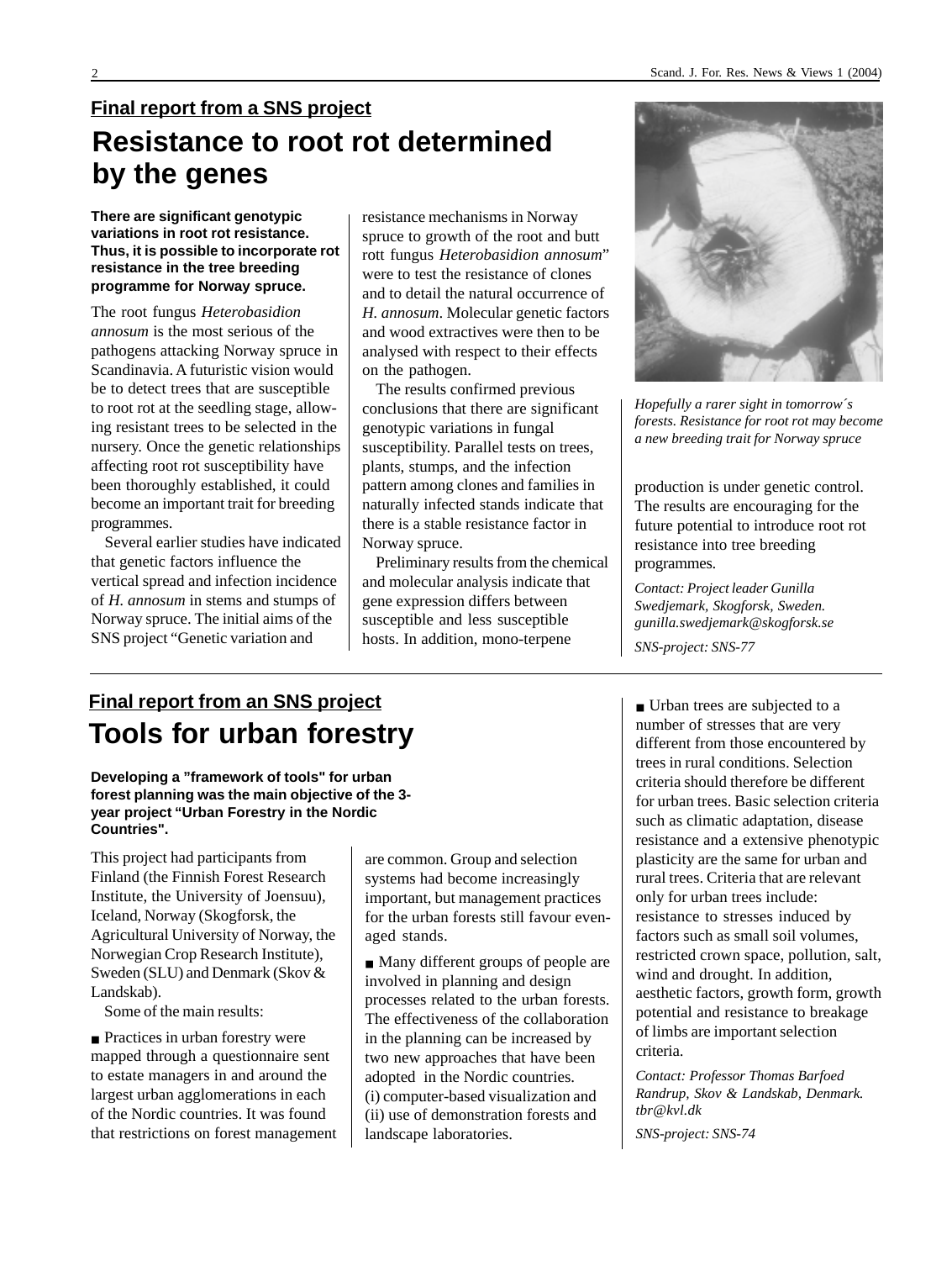#### **Selective cuttings from Nordic forestry**

#### **Denmark New forest law under discussion**

Last autumn the Danish government sent out proposals for a new forest law. If passed, the law will provide more freedom for the forester, but will also promote sustainable development of the Danish forests. Furthermore, the law will implement EU-regulations on bird and habitat protection. This part of the law has been criticized by the forest owners association since it restricts their forestry activities without giving any economic compensation.

Another law proposed for nature protection will, if passed, increase public accessibility to forest land. For example, ordinary bicycles will be allowed on all roads and paths that are suitable for cycling. The public will have access to private forests from 6.00 am to sunset.

*Source: Skoven November 2003*

#### **Denmark Forestry income declines –property prices rise**

Lower prices for timber, higher for forest holdings. This long-term paradox is seen in Denmark. The profitability of forestry has fallen in recent years, mainly due to falling timber prices. The inflation-adjusted price of Norway spruce timber is lower than at any time since 1911. But, at the same time, the value of forest properties has risen to 50,000–120,000 DKR (€ 6,700–16,100) per hectare.

The incentives for buying forestland clearly extend beyond the profits that forestry may provide. Other motives for forest ownership include the scope for hunting, and immaterial values such as the recreational opportunities that come with owning land. These are the conclusions of a series of articles in the magazine *Skoven*.

*Source:* Skoven *November 2003*

#### **Sweden A new era of forest fertilization?**

Sweden is facing a shortage of timber. Whilst the annual cut has been increasing, there are greater provisions for conservation, tree retention and set-aside. Application of nitrogenous fertilizer is the only way to increase the potential annual cut over the next decade or two.

The Forest Research Institute of Sweden has recently evaluated three fertilization trials. The main findings are as follows:

■ Nitrogen fertilization is a profitable investment; one treatment towards the end of a rotation (about 10 years before final felling, maybe) can produce a return of 15%

■ An intensive fertilization regime, involving treatment once every twoto-four years, will produce a higher volume increment than treatment every eight-to-ten years, but the marginal timber gain is very expensive

■ The response in growth is not improved by adding potassium, phosphorus and magnesium to the fertilization mixture.

*Source: Resultat #23 2003. Skogforsk. Sweden.*

*There is increasing interest in forest fertilization in Sweden today. Photo: Skogens Gödsling AB*

#### **Norway The oldest spruce in Norway**

The oldest known living spruce in Norway (Norway spruce, of course) is currently 479 years old. The tree was recently found by researchers at Skogforsk. Even older trees have been found, but they have now been cut down. The oldest lived to 507 years. However, very little effort has been put into finding the oldest trees, and we still do not know how long a tree can live if it is left uncut.

*Source: Norsk skogbruk 12, 2003.*

#### **Norway Oak decline in southern Norway**

Oak trees are dying in Norway. Death starts with a fall in the number of leaves, until after a while only clumps of leaves are left. Finally the trees die. The causes of the oak decline are unknown, but stress factors such as frost damage might be involved. The root pathogen *Armillaria* may also cause damage. Similar kinds of oak decline have been observed in Germany and Sweden.

*Source: www.skogforsk.no, Halvor.solhielm@skogforsk.no*

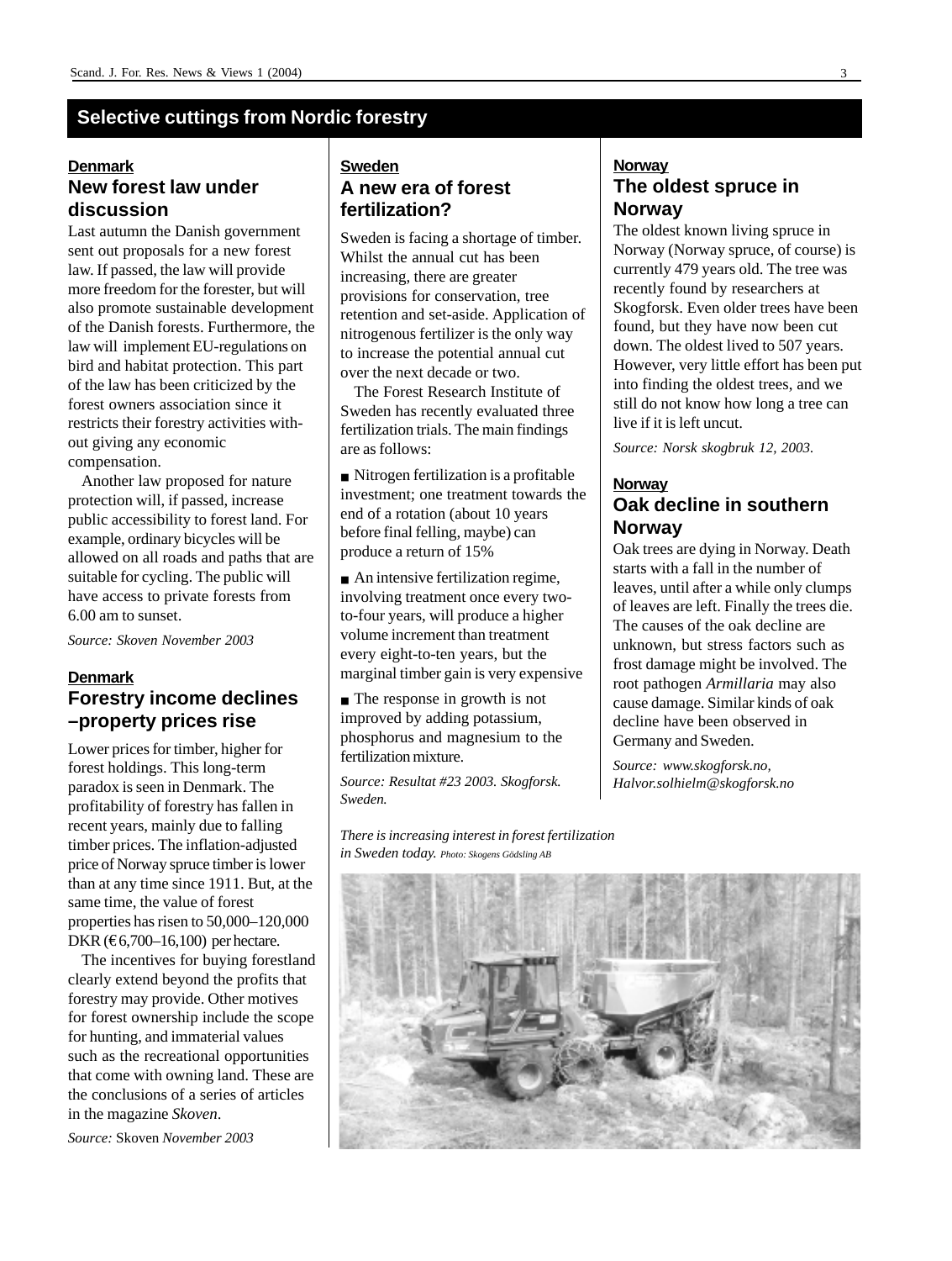

# **Forests and forestry in Estonia**

**Estonia is one of Europe's smallest countries with a land area of 43,000 km² and a population of 1.4 million. Estonia will join the EU in 2004.**

**Forestry is one of the most important branches of the nation's economy. In 2001, forest products accounted for more than 13% of the total value of Estonian exports.**

The area of forest land in Estonia has more than doubled since the second world war, to cover 2.3 million hectares. That is 51.5 % of Estonia's mainland territory.

Privatisation of land started soon after independence from Soviet occupation in 1991. In 2002, 37% of the forests were private, while another 25% were in the process of being privatised.

 There are today about 60,000 forest owners, whose average property covers just 12 hectares. Only a few of them are members of a private foresters association. About 10% of the Estonian forests belong to foreign investors.

#### **Pine and birch dominate**

Scots pine is the most important tree species of the Estonian forests (covering 32% of the forested area), followed by birch species (31%),

Norway spruce (19%), grey alder  $(8.5\%)$  and aspen  $(5\%)$ . However, there are marked differences in the distribution of dominant tree species between private and state-owned forests:

■ Conifers constitute 60% of the area in state-owned forests, where pine is the dominant species.

■ Private forests have more equal shares of Scots pine (28%), birch (31%) and Norway spruce (25%). In addition, grey and black alder are important on private land, and alder is also an important species in the wood industry.

#### **Increasing harvest**

The annual harvest has increased rapidly during the last decade, from 2.5 million  $m^3$  in 1993 to 6.4 million  $m^3$  in 2000. Most of the wood is taken from final fellings, but the size of thinnings has also increased.

#### **Multiple purposes**

Four national parks have been established and state-owned forests are certified through the Forest Stewardship Council.

To a large extent the forests are used for multiple purposes, including production of timber and other goods, environmental protection, recreation and tourism.

Everyone has rights to public access and to pick wild berries and mushrooms, provided by the Forestry Act. Berry and mushroom picking is economically important in Estonia. Bilberry is the most frequently purchased berry, with crops of 3,500 tonnes in good years, and the value of bilberry exports has increased to almost 70 million EEK in good years.

#### *Read more at:*

*http://www.eau.ee/~muurim/FRI.htm http://www.eau.ee/~met/*

*Forest management and protection in Estonia, Estonian Ministry of the Environment, April 2003.*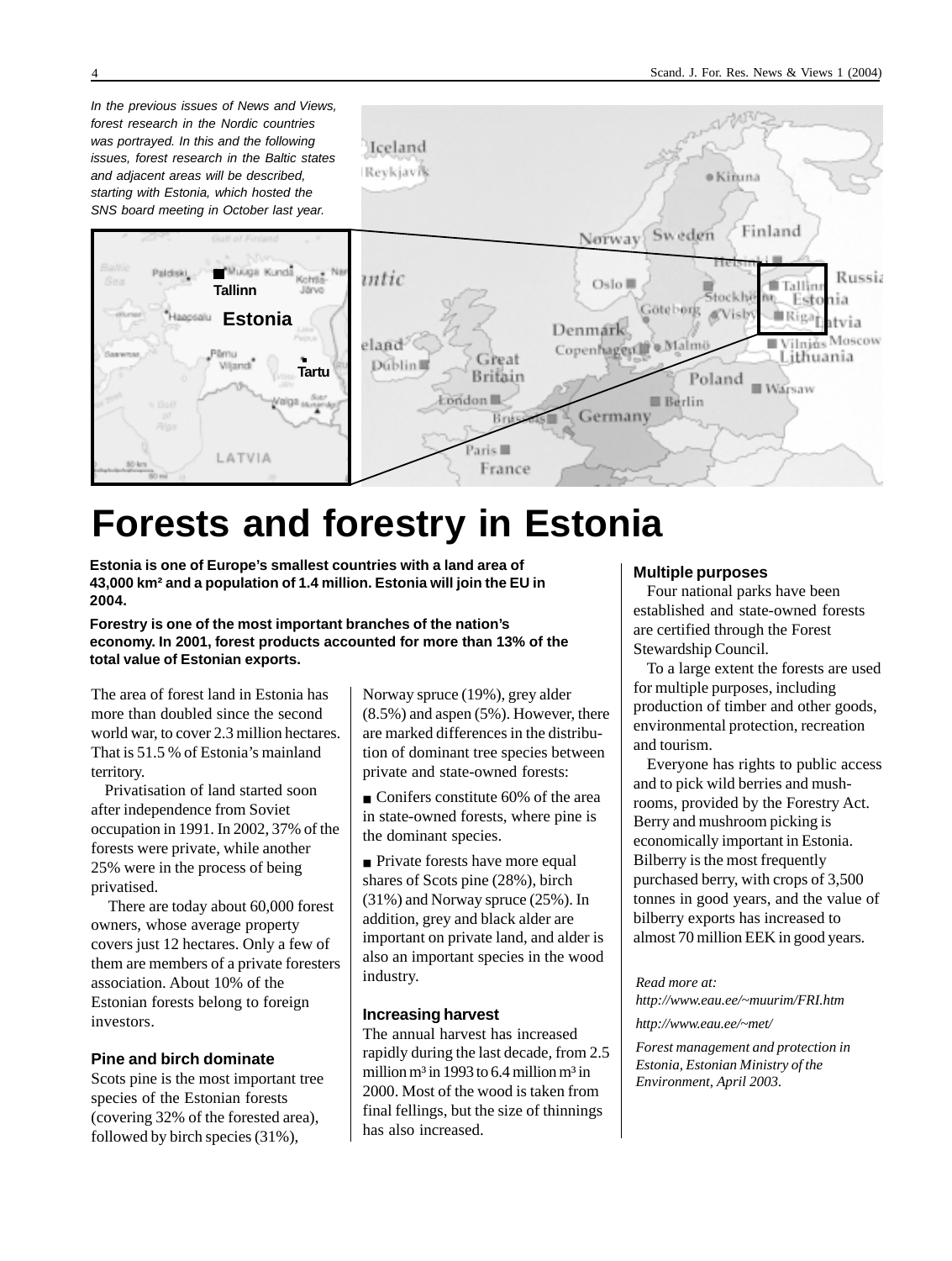# **Forest research in Estonia**

Estonian forest research has been reorganised recently. Two main actors used to be involved: the Faculty of Forestry at the Estonian Agricultural University, and the previously independent Estonian Forest Research Institute. Today, they are both part of the Estonian Agricultural University.

Several other institutes also pursue activities related to forest research, including the Environmental Institute and the Institute of Zoology and

Botany, which are part of the Estonian Agricultural University.

The University of Tartu performs research in botany, ecology and physiology, while Tallinn University of Technology has a department of wood technology. The Centre for Basic and Applied Ecology is one of six Centres of Excellence in Estonia. One group hosted by the Centre is the Sustainable Forestry Group, which includes a research team from the Faculty of Forestry.

#### **Serial publications from Estonian Agricultural University:**

**Baltic Forestry**, **the** Journal of Forest Science in Lithuania, Latvia and Estonia, is an international peerreviewed scientific journal. It is jointly published twice a year by several universities and institutes in Latvia, Lithuania and Estonia.

**Metsanduslikud uurimused** – **Forestry Studies –** is a periodic publication from the Estonian Agricultural University with articles, or at least summaries, written in English.

### **Estonian Agricultural University I Forest Research Institute**

Since 1998, the Forest Research Institute has been a research and development arm of the Estonian Agricultural University. It has two departments:

■ The Department of Forest Biology in Tartu

■ The Department of Ecophysiology in Tallinn.

The activities of the Institute include research, consultation and development, not only in fields of

### **Estonian Agricultural University II Faculty of Forestry**

The main activities of the Faculty of Forestry are based in Tartu. The Faculty has three main departments:

- Silviculture
- Forest Management
- Forest Industry.

Järvselja Training and Experimental Forest Centre also belongs to the faculty. The faculty has a teaching staff of 42 persons, some of whom work part-time and are mainly based in other organisations such as the Forest Research Institute.

The faculty examines about 60 candidates for bachelors degrees, and about 15 for masters each year. The

forest science and forestry *per se*, but also in other areas related to forests and forestry, such as nature conservation, environmental protection, wildlife management, forest entomology and pathology.

The Forest Research Institute has a staff of about 30, with 20 in Tartu and 10 in Tallin. Twelve of the researchers have doctorates (PhDs). Finance comes from the state budget, research funds and various contracts.

Faculty also trains PhD students. An external evaluation of the faculty was carried out last year, in which the quality of the research was graded "good", and the practical implementation of the research "good to excellent". Expectations and challenges for the faculty to meet include: increasing its publication output in international journals; recruiting new PhD students and postdoctoral scientists; and increasing its level of cooperation in research.



*The Director of the Institute is Dr. Kalev Jõgiste. Photo: Mats Hannerz*



*The Dean of the faculty is Dr Paavo Kaimre. Photo: Mats Hannerz*